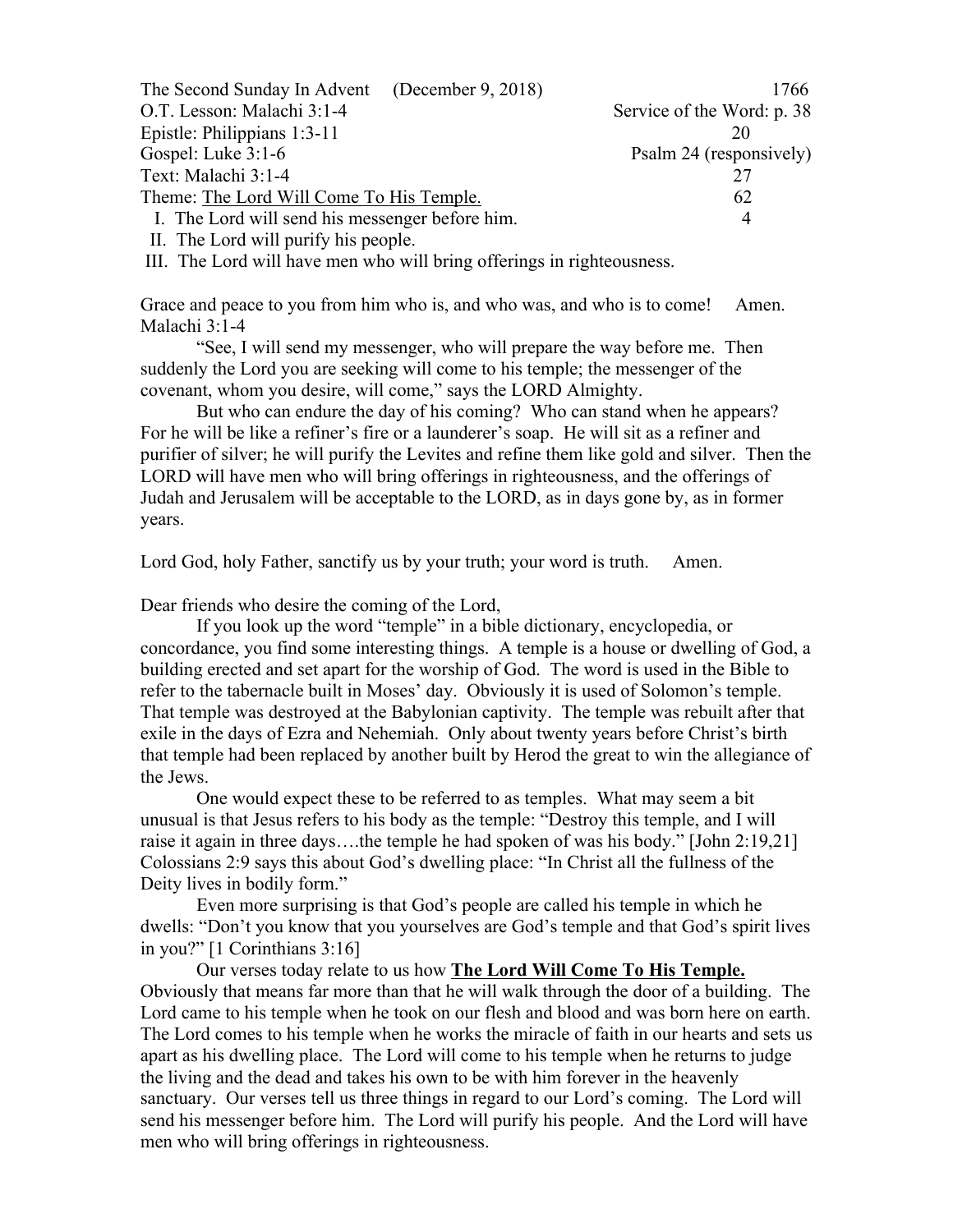God says, "See, I will send my messenger, who will prepare the way before me. Then suddenly the Lord you are seeking will come to his temple." We just read about that messenger who would come before him and prepare the way. That's right, John the Baptizer. The Old Testament ends with God's promise of the coming of that last prophet who would precede the coming of the Lord. It refers to him as "Elijah" because God would bestow on him the spirit and power of the great prophet Elijah.

This is how the Old Testament ends: "See, I will send you the prophet Elijah before that great and dreadful day of the LORD comes. He will turn the hearts of the fathers to their children, and the hearts of the children to their fathers; or else I will come and strike the land with a curse." [Malachi 4:5,6]

It is remarkable that the New Testament begins in the book of Luke in the temple in Jerusalem with Zechariah the priest burning incense to the Lord. The angel Gabriel appears and startles him with the news, "Your wife Elizabeth will bear you a son and you are to give him the name John….He will go on before the Lord, in the spirit and power of Elijah, to turn the hearts of the fathers to their children and the disobedient to the wisdom of the righteous—to make ready a people prepared for the Lord." [Luke 1:13,17] Zechariah the priest, like us, would have made the obvious connection with the final prophecy of the Old Testament.

Only six months later unborn John leaped for joy in his mother Elizabeth's womb when Mary, in whose womb was the Savior, entered the room. Suddenly the Lord they were seeking had come to his temple. Thirty years later John prepared the way before the Lord by going "into all the country around the Jordan, preaching a baptism of repentance for the forgiveness of sins." [Luke 3:3] When John saw Jesus coming toward him he said, "Look, the Lamb of God, who takes away the sin of the world! This is the one I meant when I said, 'a man who comes after me has surpassed me because he was before me.'" Suddenly the Lord they were seeking had come to his temple.

To this day John continues to prepare the way before the Lord with his message of repentance and forgiveness of sins, and that message will continue to prepare the way until Jesus' second coming in judgment as John describes: "His winnowing fork is in his hand to clear his threshing floor and to gather the wheat into his barn, but he will burn up the chaff with unquenchable fire.

His coming is sudden. His coming is unexpected. Even though clearly foretold, still when the Son of God came, people were surprised. The same will be true of his second coming in judgment. "For as the lightning comes from the east and flashes to the west, so will be the coming of the Son of man." [Matthew 24:27] One thing with lightning, once it strikes, it's too late to get ready for it. If you get hit, chances are you're dead. So when the Lord suddenly comes to his temple, our verses ask, "Who can endure the day of his coming? Who can stand when he appears?" Our verses imply that no one can withstand that lightning.

Let me tell you about the "pastor's nightmare." This nightmare is common to most if not all pastors: It's Saturday afternoon and the pastor is working outside in the garden. He's sweaty, filthy, wearing old outdoor clothes with holes and covered with dirt. Suddenly he hears the church bell ring and remembers, "Oh yea, I was supposed to perform a wedding today." How unprepared is he! Hopefully he wakes up at this point to realize that it was just a dream!

Will we be unprepared like that when the Son of God suddenly comes? How can we stand before him in the filth of our sins, in our failures to carry out our obligations to him, or even keep track of what our obligations are, and even the good things we have done are like filthy rags. Shall we say to him, "Yea I try to be a pretty good person." Right! Our verse says, "He will be like a refiner's fire (burning up the worthless dross)